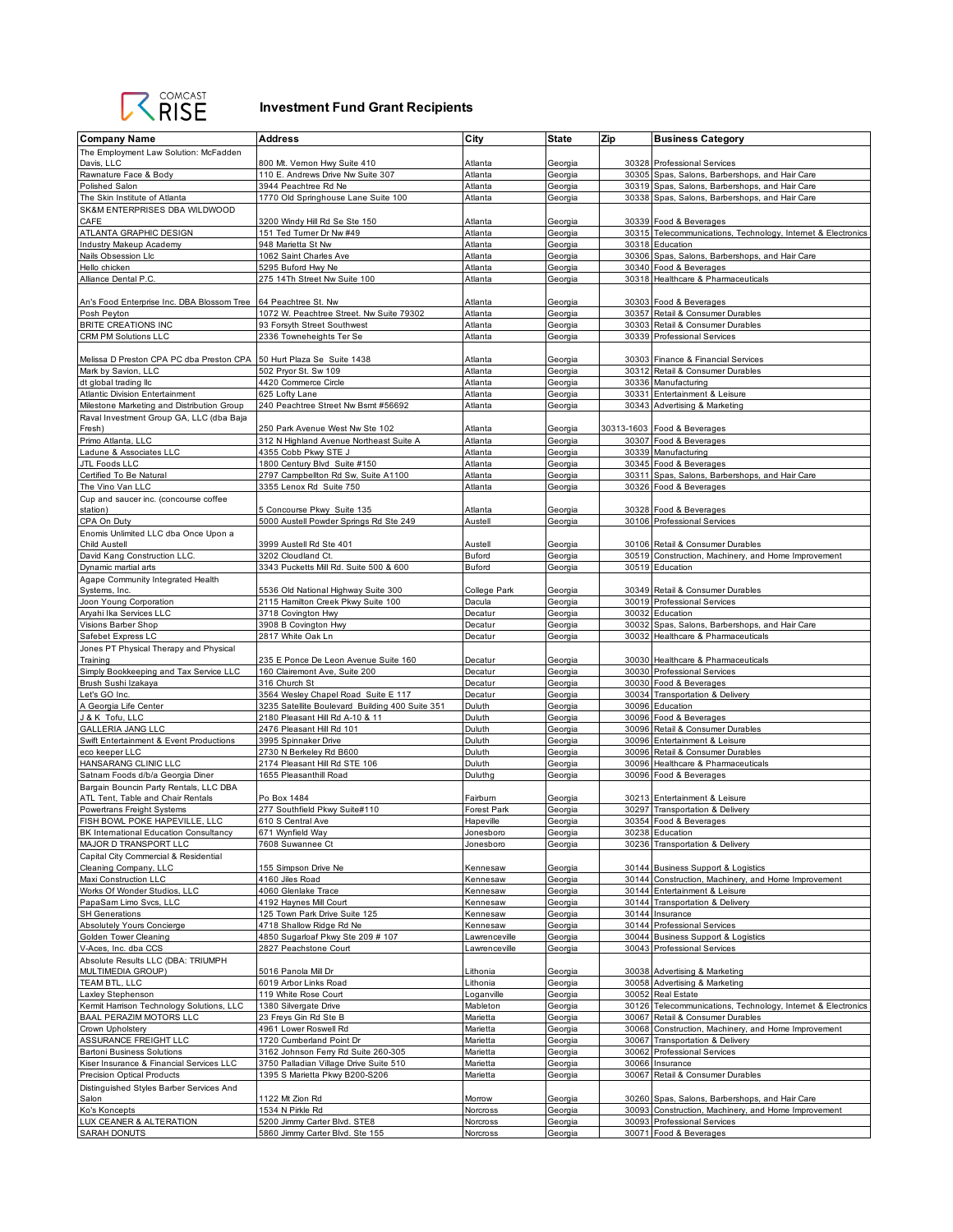| <b>Berkeley Lake Dental</b>               | 4720 Peachtree Industrial Blvd Ste.5102                     | Norcross           | Georgia              |                      | 30071 Healthcare & Pharmaceuticals                           |
|-------------------------------------------|-------------------------------------------------------------|--------------------|----------------------|----------------------|--------------------------------------------------------------|
| ELITE TRANSFORMATION SALON                | 500 Ballard Place SUITE C                                   | Palmetto           |                      |                      | 30268 Spas, Salons, Barbershops, and Hair Care               |
|                                           |                                                             |                    | Georgia              |                      |                                                              |
| Lees Martial Art Academy, LLC             | 5510A Spalding Drive                                        | Peachtree Corners  | Georgia              |                      | 30092 Education                                              |
| Aspire Health and Wellness Management PC  |                                                             |                    |                      |                      |                                                              |
| dba E.D. McDonald DDS                     | 3875 Holcombe Bridge Road Suite 1                           | Peachtree Corners  | Georgia              |                      | 30092 Healthcare & Pharmaceuticals                           |
| T&G Cleaing Services, LLC                 | 1625 Bullard Rd Sw                                          | Powder Springs     | Georgia              |                      | 30127 Professional Services                                  |
| Phillips Academy INC.                     | 4640 Hiram Lithia Springs Road                              | Powder Springs     | Georgia              |                      | 30127 Education                                              |
|                                           |                                                             |                    |                      |                      |                                                              |
| Rid Property Services Inc                 | 4060 Austell Powder Springs Rd                              | Powder Springs     | Georgia              |                      | 30127 Professional Services                                  |
| Axis Express Transport                    | 8400 Glenwoods Dr                                           | Riverdale          | Georgia              |                      | 30274 Transportation & Delivery                              |
| The Bonnie Mauldin Group, LLC             | 500 Sun Valley Dr Suite C-2                                 | Roswell            | Georgia              |                      | 30076 Advertising & Marketing                                |
| Professional Alterations                  | 4750 Alabama Rd Ne Ste 102                                  | Roswell            | Georgia              |                      | 30075 Retail & Consumer Durables                             |
| ABC dental ceramic inc                    | 2220 Atlanta Rd #105                                        | Smyma              | Georgia              |                      | 30080 Healthcare & Pharmaceuticals                           |
|                                           |                                                             |                    |                      |                      |                                                              |
| South Cobb Hospitality, LLC               | 2800 Highlands Parkway Se                                   | Smyma              | Georgia              |                      | 30082 Real Estate                                            |
| Independent Rerrals LLC DBA Glow Beauty   |                                                             |                    |                      |                      |                                                              |
| Bar                                       | 4425 South Cobb Dr. Se Suite C                              | Smyma              | Georgia              |                      | 30080 Spas, Salons, Barbershops, and Hair Care               |
| Cas Sigers LLC                            | 1851 Cedar Cliff Drive                                      | Smyma              | Georgia              |                      | 30080 Entertainment & Leisure                                |
| <b>K&amp;M ATM LLC</b>                    | 1308 Kirkwood Lane                                          | Smyma              | Georgia              |                      | 30082 Finance & Financial Services                           |
| 8 Seven Holdings LLC                      | 3316 South Cobb Drive Ste A225                              | Smyma              | Georgia              |                      | 30080 Professional Services                                  |
|                                           |                                                             |                    |                      |                      |                                                              |
| Ruiz Farmers Agency Inc                   | 822 Concord Rd, Unit 109                                    | Smyma              | Georgia              |                      | 30080 Insurance                                              |
| <b>Blush For Beauty LLC</b>               | 3240 South Cobb Drive                                       | Smyma              | Georgia              |                      | 30080 Spas, Salons, Barbershops, and Hair Care               |
| ONESOURCE SPORTS NEURO REHAB              | 1670 Mckendree Church Rd, Unit 40                           | Snellville         | Georgia              |                      | 30043 Healthcare & Pharmaceuticals                           |
| The ave hair salon                        | 1350 Scenic Hwy Suite 124 Studio 119                        | Snellville         | Georgia              |                      | 30078 Spas, Salons, Barbershops, and Hair Care               |
| <b>Blue Mango LLC</b>                     | 5295 Stone Mountain Hwy Suite KR                            | Stone Mountain     | Georgia              |                      | 30087 Food & Beverages                                       |
|                                           |                                                             |                    |                      |                      |                                                              |
| PRAMUKH 61 INC                            | 374 N Deshong Road, Suite A                                 | Stone Mountain     | Georgia              |                      | 30087 Food & Beverages                                       |
| Hari Bol, Inc.                            | 1250 Old Tucker Road                                        | Stone Mountain     | Georgia              |                      | 30087 Education                                              |
| MoDo Cleaning and Janitorial              | 947 Lake Drive Ct                                           | Stone Mountain     | Georgia              | 30088                | <b>Professional Services</b>                                 |
| The Teeth Doctor                          | 6025 Cumming Highway, #610                                  | Sugar Hill         | Georgia              |                      | 30518 Healthcare & Pharmaceuticals                           |
| lydia 2 halie.inc                         | 5682 Ashleigh Walk Dr                                       | Suwanee            | Georgia              |                      | 30024 Professional Services                                  |
|                                           |                                                             |                    |                      |                      |                                                              |
| Compton Global Enterprises, Inc.          | 4405 Mall Blvd Suite 140C                                   | Union City         | Georgia              |                      | 30291 Insurance                                              |
| L. Lovely Nails, Ltd                      | 210 E Rand Rd                                               | Arlington Heights  | Illinois             |                      | 60004 Spas, Salons, Barbershops, and Hair Care               |
|                                           | 440 S Lasalle St, Chicago, Il 60605, Usa Inside the         |                    |                      |                      |                                                              |
| Gobble Doggs                              | LaSalle Street Metra Station                                | Aurora             | Illinois             |                      | 60604 Food & Beverages                                       |
|                                           | 8803 S Harlem Ave                                           | Bridgeview         | Illinois             |                      |                                                              |
| Nail bliss and spa inc                    |                                                             |                    |                      |                      | 60455 Spas, Salons, Barbershops, and Hair Care               |
| RASHID ALAHMAD                            | 7645 S Roberts Rd APT 1W                                    | Bridgeview         | Illinois             |                      | 60455 Construction, Machinery, and Home Improvement          |
| <b>Barber Ambitionz LLC</b>               | 8659 Meade Ave                                              | Burbank            | Illinois             |                      | 60459 Spas, Salons, Barbershops, and Hair Care               |
| FOREMOST CLEANERS                         | 4701 N Damen                                                | Chicago            | Illinois             | 60625                | Spas, Salons, Barbershops, and Hair Care                     |
| K.A.M Alliance, Inc.                      | 2215 W. 95Th Street 100                                     | Chicago            | Illinois             |                      | 60643 Healthcare & Pharmaceuticals                           |
|                                           |                                                             | Chicago            | Illinois             |                      | 60619 Food & Beverages                                       |
| ARJU CORPORATION                          | 7852 S Cottage Grove Ave                                    |                    |                      |                      |                                                              |
| JINA FOODS INC.                           | 11629 S Halsted Street                                      | Chicago            | Illinois             |                      | 60628 Food & Beverages                                       |
| <b>JILI LLC</b>                           | 5973 W Madison St                                           | Chicago            | Illinois             |                      | 60644 Food & Beverages                                       |
| Northern Decor & Logistics Inc            | 1134 N Homan Ave                                            | Chicago            | Illinois             |                      | 60651 Manufacturing                                          |
| Phd Electronic Inc                        | 3148 W Cermak Rd                                            | Chicago            | Illinois             |                      | 60623 Retail & Consumer Durables                             |
|                                           |                                                             |                    |                      |                      |                                                              |
| A Plus Inc DBA: Noodles Etc               | 1333 E 57Th Street                                          | Chicago            | Illinois             | 60637                | Food & Beverages                                             |
| SUBWAY                                    | 4406 S Pulaski Road                                         | Chicago            | Illinois             |                      | 60632 Food & Beverages                                       |
| Ferrell's Barber Shop                     | 6426 S Cottage Grove Ave, Chicago, Il 60637                 | Chicago            | Illinois             | 60637                | Spas, Salons, Barbershops, and Hair Care                     |
| KFA, Inc.                                 | 11 E. Adams Street Suite 1100                               | Chicago            | Illinois             |                      | 60603 Professional Services                                  |
| Wentworth Dental Clinic, PC               | 2323 S. Wentworth Ave., Suite 202                           | Chicago            | Illinois             |                      | 60616 Healthcare & Pharmaceuticals                           |
|                                           |                                                             |                    |                      |                      |                                                              |
| Woodlawn Animal Hospital, Ltd.            | 6523 S. King Dr                                             | Chicago            | Illinois             |                      | 60637 Healthcare & Pharmaceuticals                           |
| Nail Atelier Co                           | 5938 W. North Ave                                           | Chicago            | Illinois             |                      | 60639 Spas, Salons, Barbershops, and Hair Care               |
| CHICAGO KERNEL                            | 151 E Randolph St, C40                                      | Chicago            | Illinois             |                      | 60601 Food & Beverages                                       |
| CRYSTAL'S BRIDAL INC                      | 3902 W 26Th St                                              | Chicago            | Illinois             |                      | 60623 Retail & Consumer Durables                             |
| Love Kinky Hair                           | 8656 S Hermitage                                            | Chicago            | Illinois             |                      | 60620 Spas, Salons, Barbershops, and Hair Care               |
| Fortune Nomads inc                        | 730 S Clark St suite F                                      | Chicago            | Illinois             | 60605                | Spas, Salons, Barbershops, and Hair Care                     |
|                                           |                                                             |                    | Illinois             |                      |                                                              |
| Natural Bom Salon                         | 2734 N Western Ave                                          | Chicago            |                      | 60647                | Spas, Salons, Barbershops, and Hair Care                     |
| Newground Environmental, LLC.             | 333 S Wabash Ave, Suite 2700                                | Chicago            | Illinois             |                      | 60604 Professional Services                                  |
| New China Buffet                          | 3246 W. Addison St.                                         | Chicago            | Illinois             |                      | 60618 Food & Beverages                                       |
| A&B AUTO TRANSPORT                        | 1909 W Grand Ave                                            | Chicago            | Illinois             | 60622                | Transportation & Delivery                                    |
| <b>ODAI KOLAIB</b>                        | 1508 E 67Th St                                              | Chicago            | Illinois             | 60637                | <b>Transportation &amp; Deliverv</b>                         |
| Image Showcase                            |                                                             |                    | Illinois             |                      |                                                              |
|                                           | 1340 W. Irving Park Rd.                                     | Chicago            |                      |                      | 60613 Spas, Salons, Barbershops, and Hair Care               |
| PRIORITY CHICAGO LIMOUSINE INC            | 4508 S Knox Ave                                             | Chicago            | Illinois             |                      | 60632 Transportation & Delivery                              |
| Prince Realty Group                       | 6515 S Woodlawn Ave                                         | Chicago            | <b>Illinois</b>      |                      | 60637 Real Estate                                            |
| SOURCING IT OUT INC                       | 566 Paxton Ave                                              | Chicago            | Illinois             |                      | 60616 Finance & Financial Services                           |
| Inner Vision International, Inc.          | 4624 S. Greenwood Ave. 3N                                   | Chicago            | Illinois             |                      | 60653 Education                                              |
| BOTRAN Technology, LLC                    | 9165 South Harbor Avenue                                    | Chicago            | Illinois             |                      | 60617 Professional Services                                  |
|                                           |                                                             |                    |                      |                      |                                                              |
| J-Gar Restaurant Inc                      | 3016 E 91St St                                              | Chicago            | Illinois             |                      | 60617 Food & Beverages                                       |
| Westside Insurance Agency                 | 906 S Homan Ave Ste. 102                                    | Chicago            | Illinois             |                      | 60624 Insurance                                              |
| Holt Health Care Managment Services Inc   | 7141 S Jeffery Boulevard                                    | Chicago            | Illinois             |                      | 60649 Professional Services                                  |
| Chicago Paramount Personal Training LLC   | 2624 W Armitage Ave                                         | Chicago            | Illinois             |                      | 60647-7446 Professional Services                             |
| Southside Management Inc.                 | 1753 W. 87Th Street                                         | Chicago            | Illinois             |                      | 60620 Food & Beverages                                       |
| Dixieland Childcare                       | 7005 S. Campbell Ave                                        | Chicago            | Illinois             |                      | 60629 Education                                              |
|                                           |                                                             |                    |                      |                      |                                                              |
| Shika & Co. Extensions                    | 7938 S. Honore                                              | Chicago            | Illinois             |                      | 60620 Retail & Consumer Durables                             |
| Shakti Shiv Ltd                           | 2412 N Lincoln Ave                                          | Chicago            | Illinois             |                      | 60612 Food & Beverages                                       |
| SAHELI INC DBA SAHIL                      | 2605 W Devon Ave                                            | Chicago            | Illinois             |                      | 60659 Retail & Consumer Durables                             |
| <b>Smart Learning Center</b>              | 2980 S Archer Ave                                           | Chicago            | Illinois             | 60608-5549 Education |                                                              |
| Little Green Leaf Inc                     | 333 S State St Vivi bubble tea                              |                    | Illinois             |                      | 60604 Food & Beverages                                       |
|                                           |                                                             | Chicago            |                      |                      |                                                              |
| Coaching with Love Day Care Center        | 3243 W. Bryn Mawr Ave.                                      | Chicago            | Illinois             |                      | 60659 Education                                              |
| Powell Photography Inc                    | 531 South Plymouth Court Suite 101                          | Chicago            | Illinois             |                      | 60605 Advertising & Marketing                                |
| Bodhi & Sage                              | 1525E 53Rd St Ste 808                                       | Chicago            | Illinois             |                      | 60615 Healthcare & Pharmaceuticals                           |
| Yeimi's Beauty salon                      | 1823 W. Irving Park Rd.                                     | Chicago            | Illinois             |                      | 60613 Spas, Salons, Barbershops, and Hair Care               |
| Lucila's Homemade LLC                     | 4527 N Ravenswood Ave Suite 106                             | Chicago            | <b>Illinois</b>      |                      | 60640-5201 Food & Beverages                                  |
|                                           |                                                             |                    |                      |                      |                                                              |
| Sirron Pilates LLC                        | 5434 N Clark St                                             | Chicago            | Illinois             |                      | 60640 Healthcare & Pharmaceuticals                           |
| <b>ABC TAILORS</b>                        | 9719 S Westem                                               | Chicago            | Illinois             |                      | 60643 Manufacturing                                          |
| sakura teppanyaki and sushi               | 730 W Diversey Pkwy                                         | Chicago            | Illinois             |                      | 60614 Food & Beverages                                       |
| Jasmin nail and spa                       | 1639 E 55Th St                                              | Chicago            | Illinois             |                      | 60615 Spas, Salons, Barbershops, and Hair Care               |
| AAA Storage Mgt LLC                       | 6128 S Massasoit Ave                                        | Chicago            | Illinois             |                      | 60638 Professional Services                                  |
|                                           |                                                             |                    |                      |                      |                                                              |
| RAJA FOODS INC dba ANNAPURNA              |                                                             |                    |                      |                      |                                                              |
| SIMPLY VEGETARIAN                         | 2600 W. Devon Ave, Chicago II 60659                         | Chicago            | Illinois             |                      | 60659 Food & Beverages                                       |
| Pineapple Haven, Inc.                     |                                                             |                    | Illinois             |                      | 60623 Education                                              |
|                                           | 1225 S Kolin Ave                                            | Chicago            |                      |                      |                                                              |
| Myth's Inc.                               | 3251 N Western Ave                                          | Chicago            | Illinois             |                      | 60618 Food & Beverages                                       |
|                                           |                                                             |                    |                      |                      |                                                              |
| Border City Inc                           | 4231 South Archer Avenue                                    | Chicago            | Illinois             |                      | 60629 Food & Beverages                                       |
| 8tiv Labs Corporation<br>Axxum Consulting | 207 E. Ohio St. Suite 150<br>1715 W Belle Plaine Ave Mariam | Chicago<br>Chicago | Illinois<br>Illinois |                      | 60611 Entertainment & Leisure<br>60613 Professional Services |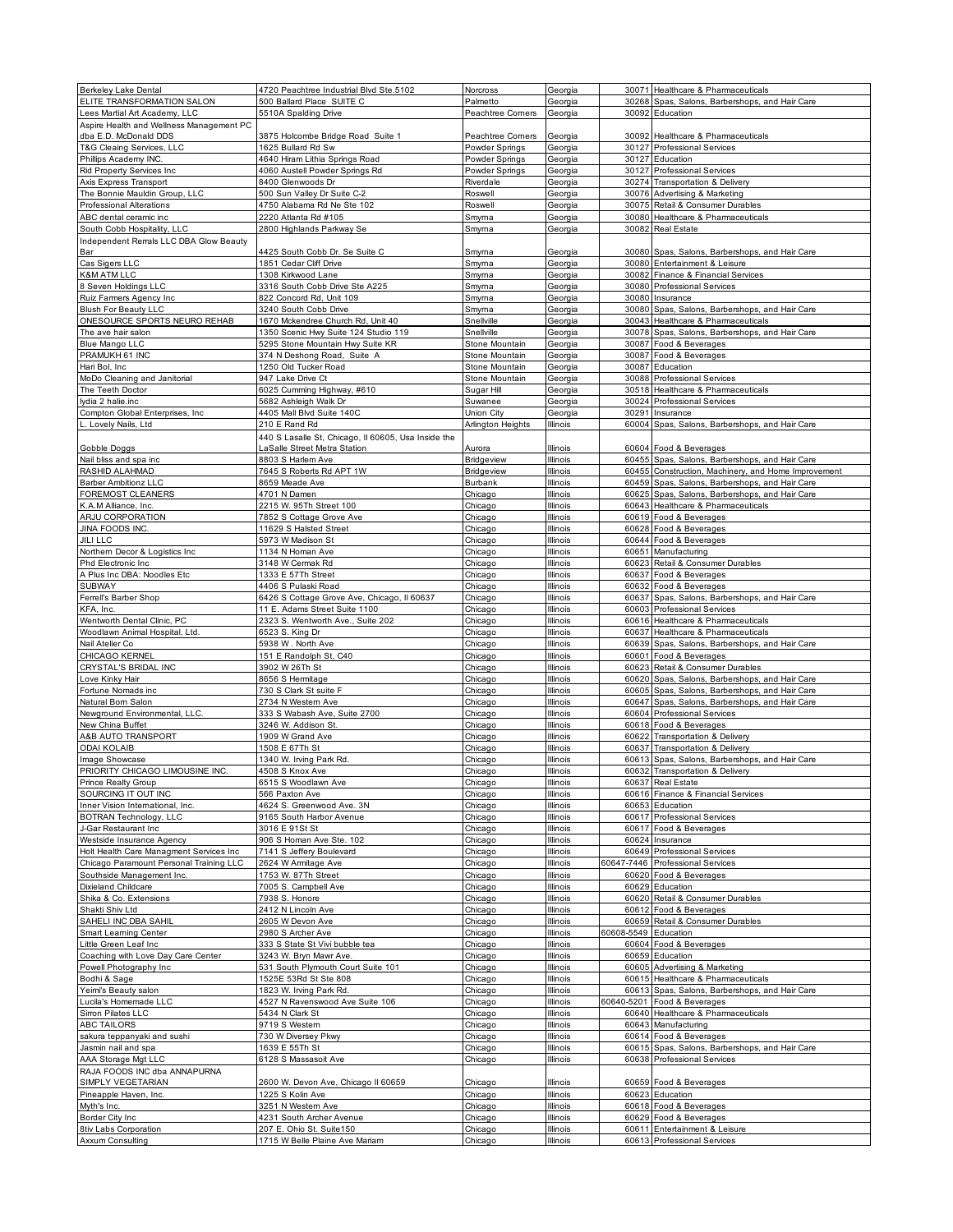| Impormex USA Marketing Group                                         | 2751 W. 16Th St.                                           | Chicago                    | Illinois             |                      | 60608-1736 Professional Services                                                          |
|----------------------------------------------------------------------|------------------------------------------------------------|----------------------------|----------------------|----------------------|-------------------------------------------------------------------------------------------|
| Elizabeth Martel Childcare                                           | 5325 N Ludlam Ave                                          | Chicago                    | Illinois             |                      | 60630 Professional Services                                                               |
| Gina's Unbelievable learning Cen                                     | 7239 S. Dobson                                             | Chicago                    | Illinois             | 60619-1300 Education |                                                                                           |
| Eagles Soar Consulting, L.L.C.                                       | 4208 S Vincennes Ave                                       | Chicago                    | Illinois             |                      | 60653 Professional Services                                                               |
| Dim Dim Food Inc                                                     | 2820 S Wentworth Ave                                       | Chicago                    | Illinois             |                      | 60616 Food & Beverages                                                                    |
| TECHMARK MULTI-SERVICES, INC                                         | 6457 S Cottage Grove Ave                                   | Chicago                    | Illinois             |                      | 60637 Professional Services                                                               |
| Lenore's Kitchen Catering Inc<br>Cocina Fusion                       | 11901 S. Loomis<br>1900 N. Austin Ave                      | Chicago<br>Chicago         | Illinois<br>Illinois |                      | 60643 Food & Beverages<br>60639 Food & Beverages                                          |
| <b>Bombay Wraps</b>                                                  | 330 E Ohio St                                              | Chicago                    | Illinois             |                      | 60611 Food & Beverages                                                                    |
| Studio 6957 llc                                                      | 8943 S. Western Ave                                        | Chicago                    | Illinois             | 60643                | Spas, Salons, Barbershops, and Hair Care                                                  |
| Purple Ribbon Chef                                                   | 1233 W Hastings                                            | Chicago                    | Illinois             |                      | 60608 Food & Beverages                                                                    |
| Veola's Day Spa and Wellness Center                                  | 2150 W. 95Th Street                                        | Chicago                    | Illinois             | 60643                | Spas, Salons, Barbershops, and Hair Care                                                  |
| Murphys Lounge 2017 LLC                                              | 7628 S Cottage Grove                                       | Chicago                    | Illinois             |                      | 60619 Alcohol Sales or Distribution                                                       |
| TMH BEHAVIORAL SERVICES                                              | 710 E. 47Th St Ste. 203W                                   | Chicago                    | Illinois             |                      | 60653 Healthcare & Pharmaceuticals                                                        |
| Marcia G Lee Realty                                                  | 5229 S Woodlawn Ave                                        | Chicago                    | Illinois             |                      | 60615 Real Estate                                                                         |
| 3:16 Magazine, Inc.                                                  | 7001 S. South Chicago Ave                                  | Chicago                    | Illinois             |                      | 60637 Advertising & Marketing                                                             |
| SUBURBAN PEDIATRICS MEDICAL CENTER 165 W. 10Th Street Suite 1        |                                                            | Chicago Heights            | Illinois             |                      | 60411 Healthcare & Pharmaceuticals                                                        |
| Lee Family Dental, PC                                                | 1020 Chicago Road Suites 1-5                               | Chicago Heights            | Illinois             |                      | 60411 Healthcare & Pharmaceuticals                                                        |
| Jones Realty                                                         | 17761 Hillcrest Drive                                      | Country Club Hills         | Illinois             |                      | 60478 Real Estate                                                                         |
| HKH Cleaners, Inc., d/b/a Elk Cleaners                               | 842 S. Arlington Heights Rd                                | Elk Grove Village          | Illinois             |                      | 60007 Professional Services                                                               |
| Col Legno                                                            | 1525 Greenleaf Street                                      | Evanston                   | Illinois             |                      | 60202 Professional Services                                                               |
| Pooch Parlor, LLC                                                    | 18719 Dixie Highway                                        | Homewood                   | Illinois             |                      | 60430 Professional Services                                                               |
| Bella Dia Designs                                                    | 17640 Paxton Avenue                                        | Lansing                    | Illinois             |                      | 60438 Professional Services                                                               |
| Starr Daycare                                                        | 1500 N Maywood Dr.                                         | Maywood                    | Illinois             |                      | 60153 Education                                                                           |
| Remarkable Events<br>En Lai                                          | 1200 N 17Th Ave<br>14706 S. Cicero Ave                     | Melrose Park<br>Midlothian | Illinois<br>Illinois |                      | 60160 Retail & Consumer Durables<br>60445 Food & Beverages                                |
| <b>SAANG INC</b>                                                     | 6125 Mayfair Street                                        | Morton Grove               | Illinois             |                      | 60053 Professional Services                                                               |
| anthony peter hair salon Itd                                         | 169 N Marion St n/a                                        | Oak Park                   | Illinois             |                      | 60301 Spas, Salons, Barbershops, and Hair Care                                            |
| <b>AAMD Investment LLC</b>                                           | 16431 Terry Ln                                             | Oak Forest                 | Illinois             |                      | 60452 Business Support & Logistics                                                        |
| Glory Preservation Company                                           | 5173 Aldersyde Rd !5406 Lexington ave                      | Oak Forest                 | Illinois             | 60452                | Construction, Machinery, and Home Improvement                                             |
| Maria's Daycare                                                      | 5911 West 88Th Place                                       | Oak Lawn                   | Illinois             |                      | 60453 Retail & Consumer Durables                                                          |
| Chicagoland Realty Group                                             | 317 Wisconsin Ave. Unit 2B                                 | Oak Park                   | Illinois             |                      | 60302 Real Estate                                                                         |
| 447 Clubfitness, Inc.                                                | 447 South Blvd                                             | Oak Park                   | Illinois             |                      | 60302 Professional Services                                                               |
| Wellness Spa of Palatine, Inc                                        | 737-739 Palatine Rd<br>424 Touhy Ave                       | Palatine                   | Illinois<br>Illinois | 60068                | 60067 Spas, Salons, Barbershops, and Hair Care                                            |
| Inspire One Inc. dba Bottle & Bottega<br><b>DNET Investment Corp</b> | 22715 Lori Court                                           | Park Ridge<br>Richton Park | Illinois             |                      | Entertainment & Leisure<br>60471 Professional Services                                    |
| Touch of elegance cleaners                                           | 253 S Roselle Rd                                           | Schaumburg                 | Illinois             |                      | 60193 Professional Services                                                               |
| ZSK INC                                                              | 9118 Skokie Blvd Unit B                                    | Skokie                     | Illinois             |                      | 60077 Healthcare & Pharmaceuticals                                                        |
| LaDarris D. Hunt Insurance Agency Inc                                | 15459 South Park Ave                                       | South Holland              | Illinois             |                      | 60473 Insurance                                                                           |
| Razzle Dazzle Cleaning Service LLC                                   | 9311 Vaughan                                               | Detroit                    | Michigan             |                      | 48228 Construction, Machinery, and Home Improvement                                       |
| Destiny House Publishing LLC                                         | 15135 Rosemont Avenue                                      | Detroit                    | Michigan             |                      | 48223 Education                                                                           |
| GreenBeings Recycling LLC.                                           | 1001 Woodward Ave. Suite 500                               | Detroit                    | Michigan             |                      | 48236 Construction, Machinery, and Home Improvement                                       |
| Uncle Calvin's Sweet Potato Pies                                     | 18095 Shields Street                                       | Detroit                    | Michigan             |                      | 48234 Food & Beverages                                                                    |
| Detroit Parent Collective LLC<br>Central Parking Center, Inc.        | 8418 W. Mcnichols St.<br>515 Parkview Drive                | Detroit<br>Detroit         | Michigan<br>Michigan |                      | 48221 Educational Institution<br>48214 Professional Services                              |
|                                                                      |                                                            |                            |                      |                      |                                                                                           |
|                                                                      |                                                            |                            |                      |                      |                                                                                           |
| RED by Morgan                                                        | 1420 Washington Boulevard Suite 301                        | Detroit                    | Michigan             |                      | 48226 Professional Services                                                               |
| RomoGIS LLC<br>Experience Relish DBA Relish Catering                 | 2490 Seybum Street<br>P.O. Box 19115                       | Detroit<br>Detroit         | Michigan<br>Michigan |                      | 48214 Telecommunications, Technology, Internet & Electronics<br>48219 Food & Beverages    |
| <b>Trap Tours</b>                                                    | 1301 W. Lafayette Blvd. 303                                | Detroit                    | Michigan             |                      | 48226 Entertainment & Leisure                                                             |
|                                                                      | 1905 Hyde Park Dr. 1905 Hyde Park Dr. Detroit, MI          |                            |                      |                      |                                                                                           |
| Urban Aging L3C                                                      | 48207                                                      | Detroit                    | Michigan             |                      | 48207 Advertising & Marketing                                                             |
| <b>B</b> R Baby, IIc                                                 | 19380 Algonac                                              | Detroit                    | Michigan             |                      | 48234 Entertainment & Leisure                                                             |
| Magenta Education Group, LLC                                         | 14534 Harper Ave                                           | Detroit                    | Michigan             |                      | 48224 Professional Services                                                               |
| Shining Star LLC                                                     | 12711 E. Jefferson #15122                                  | Detroit                    | Michigan             |                      | 48215 Healthcare & Pharmaceuticals                                                        |
| CROSSROADS DAY CARE & LEARNING                                       |                                                            |                            |                      |                      |                                                                                           |
| <b>CENTER</b><br>Innovative REO Investments LLC                      | 2441 E 7 Mile Rd                                           | Detroit<br>Detroit         | Michigan             |                      | 48234 Education<br>48223 Real Estate                                                      |
| R & L Color Graphics Inc.                                            | 14951 Grandville Ave<br>18709 Meyers Rd.                   | Detroit                    | Michigan<br>Michigan |                      | 48235 Professional Services                                                               |
|                                                                      |                                                            |                            |                      |                      |                                                                                           |
| Passion and Caring Home for the Elderly LLC 570 East Grand Blvd.     |                                                            | Detroit                    | Michigan             |                      | 48207 Healthcare & Pharmaceuticals                                                        |
| The Dinner Plate                                                     | 14606 Coyle St                                             | Detroit                    | Michigan             |                      | 48227 Food & Beverages                                                                    |
| <b>Glass Block Express</b>                                           | 2245 Atkinson                                              | Detroit                    | Michigan             |                      | 48206 Construction, Machinery, and Home Improvement                                       |
| DON J TRANSPORT LLC                                                  | 17272 Bentler #38                                          | Detroit                    | Michigan             |                      | 48219 Transportation & Delivery                                                           |
| Good Cakes and Bakes, LLC                                            | 19363 Livernois Ave                                        | Detroit                    | Michigan             |                      | 48221 Food & Beverages                                                                    |
| Prolixus Solutions                                                   | 10065 West Outer Drive                                     | Detroit                    | Michigan             | 48223                | Telecommunications, Technology, Internet & Electronics                                    |
| Ask Jennyfer<br>Griswold Realty Advisors, LLC                        | 1 Lafayette Plaisance 412<br>2990 W. Grand Blvd. Suite 200 | Detroit<br>Detroit         | Michigan<br>Michigan |                      | 48207 Advertising & Marketing<br>48202 Real Estate                                        |
| Covenant Connections Home Care                                       | 18440 W Mcnichols Rd                                       | Detroit                    | Michigan             |                      | 48219 Healthcare & Pharmaceuticals                                                        |
| <b>AGI Construction</b>                                              | 1211 Trumbull                                              | Detroit                    | Michigan             |                      | 48216 Construction, Machinery, and Home Improvement                                       |
| Howrani Studios                                                      | 2820 East Grand Blvd                                       | Detroit                    | Michigan             |                      | 48211 Advertising & Marketing                                                             |
| Tony V's Tavem                                                       | 5756 Cass Ave                                              | Detroit                    | Michigan             |                      | 48202 Food & Beverages                                                                    |
| Sha La Cynt's LLc                                                    | 12051 Moenart                                              | Detroit                    | Michigan             |                      | 48212 Food & Beverages                                                                    |
| M A Dental PLLC                                                      | 6501 Greenfield Rd                                         | Detroit                    | Michigan             |                      | 48228 Healthcare & Pharmaceuticals                                                        |
| THE FASHION PLACE                                                    | 3011 W. Grand Boulevard Suite 114A                         | Detroit                    | Michigan             |                      | 48202 Retail & Consumer Durables                                                          |
| LoneStar Catering<br>Orchid Thai Inc.                                | 12700 East Warren<br>115 Monroe                            | Detroit<br>Detroit         | Michigan<br>Michigan |                      | 48215 Food & Beverages<br>48226 Food & Beverages                                          |
| Wilkins Pro Clean Inc.                                               | 18478 Wyoming St                                           | Detroit                    | Michigan             |                      | 48221 Professional Services                                                               |
| Mostyn Community Development Services                                | 16878 Glastonbury Rd.                                      | Detroit                    | Michigan             |                      | 48219 Education                                                                           |
| E & S Uniforms and Apparel                                           | 18986 Schaefer Hwy                                         | Detroit                    | Michigan             |                      | 48235 Retail & Consumer Durables                                                          |
| Little Blessings Learning House LLC                                  | 19306 Pierson St                                           | Detroit                    | Michigan             |                      | 48219 Education                                                                           |
| HEAVENLY HANDS MASSAGE &                                             |                                                            |                            |                      |                      |                                                                                           |
| <b>ACUPUNCTURE</b>                                                   | 6727 Winthrop                                              | Detroit                    | Michigan             |                      | 48228 Spas, Salons, Barbershops, and Hair Care                                            |
| The Company of David                                                 | 16230 Northlawn                                            | Detroit                    | Michigan             |                      | 48221 Construction, Machinery, and Home Improvement                                       |
| MYISHA TAX CONSULTANT LLC                                            | 2990 West Grand Blvd Suite M25<br>11921 Bloom Street       | Detroit<br>Detroit         | Michigan             |                      | 48202 Finance & Financial Services                                                        |
| Honesty Transportation LLC<br>Century Partners                       | 1420 Washington Blvd                                       | Detroit                    | Michigan<br>Michigan |                      | 48212 Transportation & Delivery<br>48226 Real Estate                                      |
| Onyx Enterprise, Inc. (Engineering Firm)                             | 7650 Second Ave., Suite 106                                | Detroit                    | Michigan             | 48202                | Construction, Machinery, and Home Improvement                                             |
| Sydgrafix                                                            | 7656 West Outer Drive                                      | Detroit                    | Michigan             |                      | 48235 Business Support & Logistics                                                        |
| PREMIER TECHNOLOGY GRP, INC                                          | 24453 Grand River Ave                                      | Detroit                    | Michigan             |                      | 48219 Telecommunications, Technology, Internet & Electronics                              |
| Fierros Construction Company<br>Perfect Tax Service Inc              | 2399 Pearl St<br>16054 Grand River Ave                     | Detroit<br>Detroit         | Michigan<br>Michigan |                      | 48209 Construction, Machinery, and Home Improvement<br>48227 Finance & Financial Services |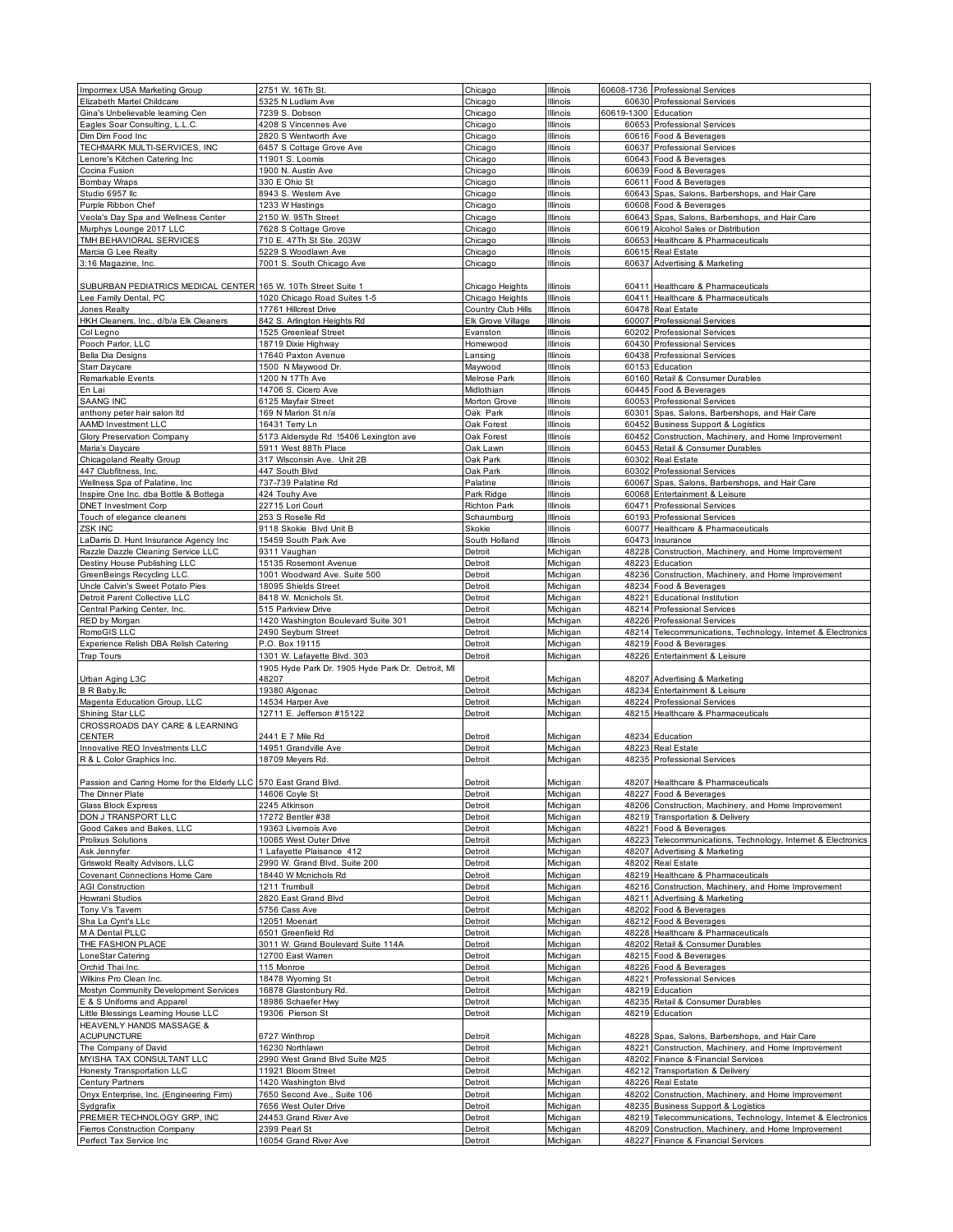| Tellis and Company Pllc                   | 15 E Kirby St Suite 106                               | Detroit                      | Michigan                     |       | 48202 Professional Services                                                                  |
|-------------------------------------------|-------------------------------------------------------|------------------------------|------------------------------|-------|----------------------------------------------------------------------------------------------|
| Rowe Trucking LLC                         | 4049 Field Street                                     | Detroit                      | Michigan                     | 48214 | Construction, Machinery, and Home Improvement                                                |
| Detroit Ink Spot                          | 19845 W. Mcnichols                                    | Detroit                      | Michigan                     |       | 48219 Spas, Salons, Barbershops, and Hair Care                                               |
| Latino Press                              | 6301 Michigan Ave.                                    | Detroit                      | Michigan                     |       | 48210 Advertising & Marketing                                                                |
| Vonney Creations LLC                      | 15750 Mendota St                                      | Detroit                      | Michigan                     |       | 48238 Retail & Consumer Durables                                                             |
| The Green Company, Inc.                   | 7310 Woodward Ave STE 740                             | Detroit                      | Michigan                     |       | 48202 Professional Services                                                                  |
| PURPOSE DRIVEN CARE INC                   | 400 Renaissance Center SUITE 2600                     | Detroit                      | Michigan                     |       | 48243 Healthcare & Pharmaceuticals                                                           |
| God Speed Transportation                  | 18630 Washburn Street                                 | Detroit                      | Michigan                     |       | 48221 Transportation & Delivery                                                              |
|                                           |                                                       |                              |                              |       |                                                                                              |
| ABOVE AND BEYOND Learning Child Care      |                                                       |                              |                              |       |                                                                                              |
| Center Inc.                               | 19741 Vandyke                                         | Detroit                      | Michigan                     |       | 48234 Education                                                                              |
| Urban Alterscape Inc                      | 1938 Franklin St. Suite 207                           | Detroit                      | Michigan                     |       | 48207 Construction, Machinery, and Home Improvement                                          |
| Care-Mor Pharmacy                         | 17256 W 7 Mile Rd                                     | Detroit                      | Michigan                     |       | 48235 Healthcare & Pharmaceuticals                                                           |
| Ready 2 Learn Childcare Center, LLC       | 17300 Schaefer Hwy.                                   | Detroit                      | Michigan                     |       | 48235 Education                                                                              |
| 1 Premium Driving School                  | 20111 James Couzens Fwy.                              | Detroit                      | Michigan                     |       | 48235 Education                                                                              |
| Metro Strategies, Inc.                    | 2801 Clark Street, Ste. 2                             | Detroit                      | Michigan                     |       | 48210 Professional Services                                                                  |
| Food Exchange Restaurant                  | 8451 Harper Avenue                                    | Detroit                      | Michigan                     |       | 48213 Food & Beverages                                                                       |
| THE ACCURATE FIRM LLC                     | 16250 Indiana Street                                  | Detroit                      | Michigan                     |       | 48221 Finance & Financial Services                                                           |
|                                           | 7145 E Davison St                                     |                              |                              |       | 48212 Manufacturing                                                                          |
| One Custom City LLC                       |                                                       | Detroit                      | Michigan                     |       |                                                                                              |
| Mr. Pops Detail Shop Inc.                 | 6465 E. Jefferson Ave                                 | Detroit                      | Michigan                     |       | 48207 Professional Services                                                                  |
| Hughes II Homes, Inc. DBA Bryland Field   |                                                       |                              |                              |       |                                                                                              |
| Services                                  | 7436 Oakland St.                                      | Detroit                      | Michigan                     |       | 48211 Construction, Machinery, and Home Improvement                                          |
| Full View Productions, LLC                | 6235 Concord Ave. Suite 140                           | Detroit                      | Michigan                     |       | 48211 Professional Services                                                                  |
| Infinite Hair Growth                      | 19736 Westmoreland                                    | Detroit                      | Michigan                     | 48219 | Spas, Salons, Barbershops, and Hair Care                                                     |
| SOUND MIND SOUND BODY ENTERPRISE          |                                                       |                              |                              |       |                                                                                              |
| LLC                                       | 4300 Marseilles                                       | Detroit                      | Michigan                     |       | 48224 Education                                                                              |
| <b>SDM Network</b>                        | P O Box 35195                                         | Detroit                      | Michigan                     |       | 48235 Advertising & Marketing                                                                |
|                                           | 19556 Grand River Ave.                                | Detroit                      |                              |       | 48223 Retail & Consumer Durables                                                             |
| Norwest Gallery of Art                    |                                                       |                              | Michigan                     |       |                                                                                              |
| Trading Faces Events and Decor            | 5728 Courville St                                     | Detroit                      | Michigan                     |       | 48224 Entertainment & Leisure                                                                |
| Tee Shirts Galore & More LLC              | 21530 Grand River Avenue                              | Detroit                      | Michigan                     |       | 48219 Retail & Consumer Durables                                                             |
| The Theater Group II, Inc.                | 10100 E 8 Mile Rd                                     | Detroit                      | Michigan                     |       | 48234 Entertainment & Leisure                                                                |
| Sunday Cakes & Plates LLC                 | 5910 Courville St                                     | Detroit                      | Michigan                     |       | 48224 Food & Beverages                                                                       |
| <b>Totts Early Learning Center</b>        | 20000 W. Chicago St                                   | Detroit                      | Michigan                     |       | 48228 Education                                                                              |
| SAMARITAN CAFE' II. INC.                  | 5555 Conner Street SUITE 1000                         | Detroit                      | Michigan                     |       | 48213 Food & Beverages                                                                       |
| International Child Care Center           | 20436 W. 7 Mile                                       | Detroit                      | Michigan                     |       | 48219 Education                                                                              |
|                                           | 1420 Washington Blvd 301                              |                              |                              |       |                                                                                              |
| Foundation Management, LLC                |                                                       | Detroit                      | Michigan                     |       | 48226 Business Support & Logistics                                                           |
| Live Coal Gallery, L.L.C.                 | 840 Blaine Street                                     | Detroit                      | Michigan                     | 48202 | Professional Services                                                                        |
| dreamtek Consulting                       | 2727 2Nd Ave Suite 139                                | Detroit                      | Michigan                     |       | 48201 Education                                                                              |
| Montgomery Psychological Services, PLLC   |                                                       |                              |                              |       |                                                                                              |
| <b>Empowerment Center</b>                 | 2131 Bryanston Crescent                               | Detroit                      | Michigan                     |       | 48207 Healthcare & Pharmaceuticals                                                           |
| Ms Be Beas Grill                          | 15834 W Seven Mile Rd                                 | Detroit                      | Michigan                     |       | 48235 Food & Beverages                                                                       |
| City Center Realty, LLC                   | 15635 Saratoga                                        | Detroit                      | Michigan                     |       | 48205 Real Estate                                                                            |
| <b>GIVE Fitness</b>                       | 200 Mt Elliott                                        | Detroit                      | Michigan                     |       | 48207 Professional Services                                                                  |
| Simeon Business & Tax Center LLC          | 18230 W Mcnichols Rd                                  | Detroit                      | Michigan                     |       | 48219 Professional Services                                                                  |
|                                           |                                                       |                              |                              |       |                                                                                              |
| Junk Starz LLC                            | 8817 Lyndon                                           | Detroit                      | Michigan                     |       | 48238 Construction, Machinery, and Home Improvement                                          |
| Cole Enterprise Group                     | 2045 Kendall                                          | Detroit                      | Michigan                     |       | 48238 Construction, Machinery, and Home Improvement                                          |
| Downtown snacks inc.                      | 615 Griswold Street Suite106                          | Detroit                      | Michigan                     |       | 48226 Food & Beverages                                                                       |
| Channel One Productions llc               | 444 Meldrum                                           | Detroit                      | Michigan                     | 48207 | Entertainment & Leisure                                                                      |
| The Cochrane House Luxury Historic Inn    | 216 Winder Street                                     | Detroit                      | Michigan                     |       | 48201 Entertainment & Leisure                                                                |
| Modern Studios BBS LLC                    | 20131 James Couzen Fwy                                | Detroit                      | Michigan                     | 48235 | Spas, Salons, Barbershops, and Hair Care                                                     |
| <b>KRM</b> Entetprise inc                 | 19126 Joy Rd                                          | Detroit                      | Michigan                     | 48228 | Food & Beverages                                                                             |
| <b>Artloft Gallery</b>                    | 4160 Cass Ave. Ste. C                                 | Detroit                      | Michigan                     | 48201 | Retail & Consumer Durables                                                                   |
| LLC RIGHT SIDE OF THE FENCE LAWN          |                                                       |                              |                              |       |                                                                                              |
|                                           |                                                       |                              |                              |       |                                                                                              |
| CARE                                      | 12091 Buffalo St Detroit, Mi 48212 PO Box 12251       | Hamtramck                    | Michigan                     |       | 48212 Professional Services                                                                  |
| Thabith Inc.                              | 10026 Conant                                          | Hamtramck                    | Michigan                     |       | 48212 Retail & Consumer Durables                                                             |
| The Bengal auto sales lic                 | 10241 Conant St                                       | Hamtramck                    | Michigan                     |       | 48212 Automotive                                                                             |
| California Burgerz                        | 12045 Conant St                                       | Hamtramck                    | Michigan                     | 48212 | Food & Beverages                                                                             |
| Keyaimico LLC                             | 12320 Woodward Ave                                    | <b>Highland Park</b>         | Michigan                     | 48203 | Spas, Salons, Barbershops, and Hair Care                                                     |
| Akira Academy Daycare and Preschool, LLC  | 2918 W. 9Th Street                                    | Chester                      | Pennsylvania                 | 19013 | Education                                                                                    |
| Rasheedah's Exquisite Hair Designs        | 804A Welsh Street                                     | Chester                      | Pennsylvania                 |       | 19013 Spas, Salons, Barbershops, and Hair Care                                               |
| eyes and specs                            | 330 Oregon Ave pearle vision                          | Phila                        | Pennsylvania                 |       | 19148 Healthcare & Pharmaceuticals                                                           |
|                                           |                                                       |                              |                              |       |                                                                                              |
| Suarez Dental Lab, Inc.                   | 4523 N. 5Th St                                        | Phila                        | Pennsylvania                 |       | 19140 Manufacturing                                                                          |
| Frazier Enterprises, Inc.                 | 566 E. Woodlawn Street                                | Philadelphia                 | Pennsylvania                 | 19144 | Professional Services                                                                        |
| On Top Roofing Services LLC               | 1713 Harrison Street                                  | Philadelphia                 | Pennsylvania                 | 19124 | Construction, Machinery, and Home Improvement                                                |
| Colette Fu                                | 200 Christian St. Unit 32                             | Philadelphia                 | Pennsylvania                 | 19147 | Entertainment & Leisure                                                                      |
| Karen Zelaya-Kendall PhD and Associates   |                                                       |                              |                              |       |                                                                                              |
| LLC                                       | 1845 Walnut St Suite 1555                             | Philadelphia                 | Pennsylvania                 |       | 19103 Healthcare & Pharmaceuticals                                                           |
| HAIR OUTLET WILD & CRAZY                  | 6122 Woodland Ave                                     | Philadelphia                 | Pennsylvania                 |       | 19142 Retail & Consumer Durables                                                             |
| 215 Media Solutions                       | Po Box 56132                                          | Philadelphia                 | Pennsylvania                 |       | 19130 Professional Services                                                                  |
| Creative Thought Media                    | 4455 N 6Th St. Suite 105                              | Philadelphia                 | Pennsylvania                 |       | 19140 Advertising & Marketing                                                                |
|                                           |                                                       | Philadelphia                 | Pennsylvania                 |       | 19126 Food & Beverages                                                                       |
| keunjib inc                               | 6600 N 5Th Street                                     |                              |                              |       |                                                                                              |
| <b>Cardinal Cleaners</b>                  | 5415 Torresdale Ave                                   | Philadelphia                 | Pennsylvania                 |       | 19124 Professional Services                                                                  |
| Hana Nails LLC                            | 6610 Rising Sun Ave                                   | Philadelphia                 | Pennsylvania                 |       | 19120 Spas, Salons, Barbershops, and Hair Care                                               |
| TIAN HONG VIDEO INC.                      | 1015 Race St                                          | Philadelphia                 | Pennsylvania                 |       | 19107 Advertising & Marketing                                                                |
| Chango, Inc.                              | 1211 N 2Nd St                                         | Philadelphia                 | Pennsylvania                 | 19122 | Construction, Machinery, and Home Improvement                                                |
| Neff Surgical Pharmacy                    | 222 N. 9Th St                                         | Philadelphia                 | Pennsylvania                 |       | 19107 Healthcare & Pharmaceuticals                                                           |
| JFK Nails LLC                             | 13 South 20Th Street                                  | Philadelphia                 | Pennsylvania                 | 19103 | Spas, Salons, Barbershops, and Hair Care                                                     |
| Hung Long Communication Inc.              | 625 Washington Ave                                    | Philadelphia                 | Pennsylvania                 |       | 19147 Telecommunications, Technology, Internet & Electronics                                 |
| dana jackson family child care            | 7608 Woodbine Ave                                     | Philadelphia                 | Pennsylvania                 |       | 19151 Education                                                                              |
|                                           |                                                       |                              |                              |       |                                                                                              |
| Ramon dollar store                        | 4001 N 7Th St                                         | Philadelphia                 | Pennsylvania                 |       | 19140 Food & Beverages                                                                       |
| South Street Dining Corp                  | 140 South Street                                      | Philadelphia                 | Pennsylvania                 |       | 19147 Food & Beverages                                                                       |
| CKBFF LLC                                 | 2207 S.7Th Street                                     | Philadelphia                 | Pennsylvania                 |       | 19148 Food & Beverages                                                                       |
| Urban Harvest Partnership, LLC            | 6050 Osage Avenue                                     | Philadelphia                 | Pennsylvania                 | 19143 | Telecommunications, Technology, Internet & Electronics                                       |
| Baby Wordplay, LLC                        | 2227 Grays Ferry Avenue                               | Philadelphia                 | Pennsylvania                 |       | 19146 Education                                                                              |
| Property Buyer Connect                    | 1735 Market Street Suite A #294                       | Philadelphia                 | Pennsylvania                 |       | 19103 Real Estate                                                                            |
| <b>Bull Electrical Services Inc</b>       | 2105 74Th Ave.                                        | Philadelphia                 | Pennsylvania                 | 19138 | Construction, Machinery, and Home Improvement                                                |
| Electrical Systems & Construction Supply, |                                                       |                              |                              |       |                                                                                              |
| Inc. (ESCS)                               | 5131 N. 2Nd Street, Bldg. #12                         | Philadelphia                 | Pennsylvania                 |       | 19120 Construction, Machinery, and Home Improvement                                          |
|                                           |                                                       | Philadelphia                 |                              |       | Pennsylvania 19150-2511 Telecommunications, Technology, Internet & Electronics               |
| HSD Telcomm                               |                                                       |                              |                              |       |                                                                                              |
|                                           | 7909 Rugby St                                         |                              |                              |       |                                                                                              |
| Philadelphia Bridal Alterations           | 125 E Colonial St                                     | Philadelphia                 | Pennsylvania                 |       | 19120 Manufacturing                                                                          |
| Milligan Group LLC<br>C. K. Wig Ilc       | 6323 Gardenia Street 1st floor<br>2618 Germantown Ave | Philadelphia<br>Philadelphia | Pennsylvania<br>Pennsylvania |       | 19144-1601 Construction, Machinery, and Home Improvement<br>19133 Retail & Consumer Durables |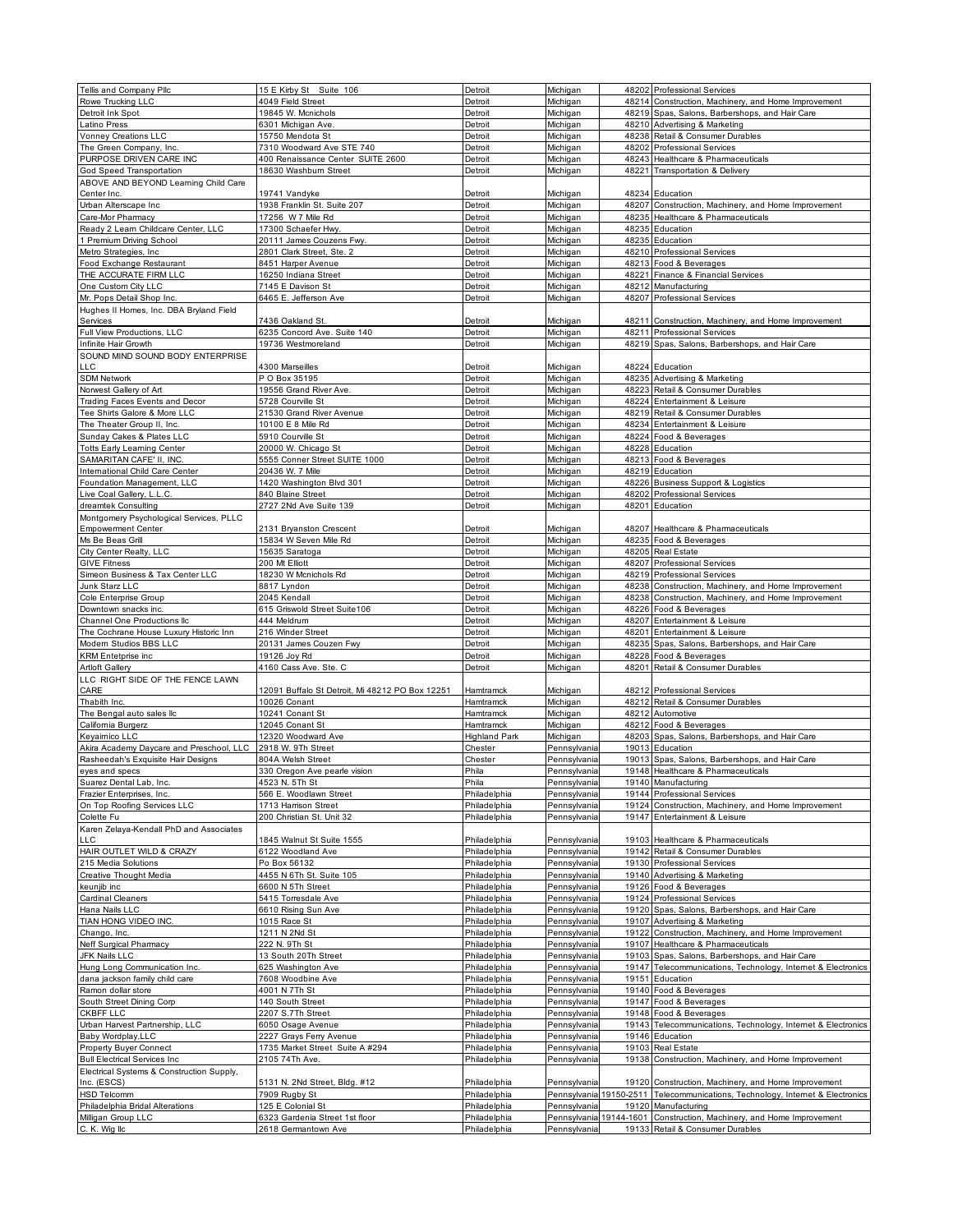| Richardson Group Seniors Citizens Living<br>Quarters, Inc.                      | 1750-54 Bridge Street                                 | Philadelphia                 | Pennsylvania                 |       | 19124 Healthcare & Pharmaceuticals                                                          |
|---------------------------------------------------------------------------------|-------------------------------------------------------|------------------------------|------------------------------|-------|---------------------------------------------------------------------------------------------|
| Andrew Grocery Store                                                            | 1938 S. 4Th St.                                       | Philadelphia                 | Pennsylvania                 |       | 19148 Food & Beverages                                                                      |
| Aunt Verlea's Pound Cake Experience LLC                                         | 3415 Kensington Avenue 19134                          | Philadelphia                 | Pennsylvania                 |       | 19134 Food & Beverages                                                                      |
| Yin Meets Yang LLC                                                              | 149 W Walnut Ln                                       | Philadelphia                 | Pennsylvania                 |       | 19144 Advertising & Marketing                                                               |
| Roach Law, LLC                                                                  | 6950 Castor Avenue                                    | Philadelphia                 | Pennsylvania                 |       | 19149 Professional Services                                                                 |
| Mighty Engine, Inc.                                                             | 3420 Midvale Ave                                      | Philadelphia                 | Pennsylvania                 |       | 19129 Advertising & Marketing                                                               |
| <b>T-Swirl Crepe</b>                                                            | 150 N 10Th Street                                     | Philadelphia                 | Pennsylvania                 |       | 19107 Food & Beverages                                                                      |
| LC TECHNOSERVICE                                                                | 4723 N 5Th St                                         | Philadelphia                 | Pennsylvania                 |       | 19120 Telecommunications, Technology, Internet & Electronics                                |
| Jade & Art Jewelry Gift Shop                                                    | 931 Arch St, LI                                       | Philadelphia                 | Pennsylvania                 | 19107 | Retail & Consumer Durables                                                                  |
| Great Taste Chinese Restaurant                                                  | 4834 Spruce Street                                    | Philadelphia                 | Pennsylvania                 |       | 19139 Food & Beverages                                                                      |
| RJ Coleman Consulting LLC                                                       | 621 Schuylkill Avenue                                 | Philadelphia                 | Pennsylvania                 |       | 19146 Advertising & Marketing                                                               |
| Rainbow Electronics & Jewelry                                                   | 2861 North 22Nd Street                                | Philadelphia                 | Pennsylvania                 |       | 19132 Retail & Consumer Durables                                                            |
| McCoy's Tire and Auto Center                                                    | 2323 Ridge Avenue                                     | Philadelphia                 | Pennsylvania                 |       | 19121 Automotive                                                                            |
| Dessert Pop                                                                     | 145 N 11 Street                                       | Philadelphia                 | Pennsylvania                 |       | 19107 Food & Beverages                                                                      |
| International Bakery Inc.<br>DIA Boutique Inc                                   | 232 N 10Th St<br>931 Race Street 1FL                  | Philadelphia<br>Philadelphia | Pennsylvania<br>Pennsylvania | 19107 | 19107 Food & Beverages<br>Retail & Consumer Durables                                        |
| Journey Hair Salon                                                              | 7041 Castor Ave                                       | Philadelphia                 | Pennsylvania                 |       | 19149 Professional Services                                                                 |
| <b>WILD &amp; CRAZY</b>                                                         | 4326 N Broad Street                                   | Philadelphia                 | Pennsylvania                 |       | 19140 Retail & Consumer Durables                                                            |
| <b>Breakfast Heaven</b>                                                         | 1401 W Erie Ave                                       | Philadelphia                 | Pennsylvania                 |       | 19140 Food & Beverages                                                                      |
| Little Marrakesh Bazaar                                                         | 1136 Arch Street Unite 402                            | Philadelphia                 | Pennsylvania                 |       | 19107 Retail & Consumer Durables                                                            |
| Daddy University Incorporated                                                   | 1500 Jfk Blvd Suite 1410                              | Philadelphia                 | Pennsylvania                 |       | 19138 Professional Services                                                                 |
| sns electronics and discount inc.                                               | 203 S 52Nd St                                         | Philadelphia                 | Pennsylvania                 |       | 19139 Telecommunications, Technology, Internet & Electronics                                |
| Payless Cleaners                                                                | 15200 Bustleton Ave                                   | Philadelphia                 | Pennsylvania                 |       | 19116 Professional Services                                                                 |
| Kidz 1st Stepz Child Care Center 2, LLC                                         | 739 E. Chelten Avenue                                 | Philadelphia                 | Pennsylvania                 |       | 19141 Education                                                                             |
| TT Skewer (DTS FOOD LLC)                                                        | 225 N 11Th Street                                     | Philadelphia                 | Pennsylvania                 |       | 19107 Food & Beverages                                                                      |
| <b>Bell Cleaners INC</b>                                                        | 265 St James PI                                       | Philadelphia                 | Pennsylvania                 | 19106 | <b>Professional Services</b>                                                                |
| Great Nails & Spa                                                               | 3851 Aramingo Ave                                     | Philadelphia                 | Pennsylvania                 | 19137 | Spas, Salons, Barbershops, and Hair Care                                                    |
|                                                                                 |                                                       | Philadelphia                 |                              |       |                                                                                             |
| CHINESE TAICHI BODYWORK CENTER LLC 4438 Main Street<br>Bao Tho Duong Herb, Inc. | 2119 S. 7Th Street                                    | Philadelphia                 | Pennsylvania<br>Pennsylvania |       | 19127 Professional Services<br>19148 Retail & Consumer Durables                             |
| AJ 0234, INC                                                                    | 234 W. Oregon Ave                                     | Philadelphia                 | Pennsylvania                 |       | 19148 Automotive                                                                            |
| sid reatail enterprise inc                                                      | 6030 Woodland Ave                                     | Philadelphia                 | Pennsylvania                 |       | 19142 Retail & Consumer Durables                                                            |
| Duafe Holistic Hair Care Inc                                                    | 3129 N 22Nd Street                                    | Philadelphia                 | Pennsylvania                 | 19132 | Spas, Salons, Barbershops, and Hair Care                                                    |
| 90 Degreez Fashion & Style LLC                                                  | 1027 E Mount Pleasant Ave                             | Philadelphia                 | Pennsylvania                 |       | 19150 Advertising & Marketing                                                               |
| <b>Busy Hands Child Care</b>                                                    | 1607 S 19Th Street                                    | Philadelphia                 | Pennsylvania                 |       | 19145 Education                                                                             |
| Paris Baguette, Inc                                                             | 6773 N. 5Th Street                                    | Philadelphia                 | Pennsylvania                 |       | 19126 Food & Beverages                                                                      |
| <b>KD Fashion Inc</b>                                                           | 1021 S 9Th St                                         | Philadelphia                 | Pennsylvania                 |       | 19147 Retail & Consumer Durables                                                            |
| ejphilly inc                                                                    | 3217 N Front St                                       | Philadelphia                 | Pennsylvania                 |       | 19140 Retail & Consumer Durables                                                            |
| CES Technologies LLC                                                            | 3502 Scotts Lane Suite 2121M                          | Philadelphia                 | Pennsylvania                 |       | 19129 Professional Services                                                                 |
| Hasan's Interactive Learning Center                                             | 4674 Frankford Ave 4955 Frankford Ave                 | Philadelphia                 | Pennsylvania                 |       | 19124 Education                                                                             |
| The MBS Collection                                                              | 220 North 64Th Street                                 | Philadelphia                 | Pennsylvania                 |       | 19139 Spas, Salons, Barbershops, and Hair Care                                              |
| TIBET HEALING SPA INC                                                           | 1012 Arch St                                          | Philadelphia                 | Pennsylvania                 |       | 19107 Professional Services                                                                 |
| world wireless inc<br>Dynamite Pest Control                                     | 3100 Kensington Ave<br>279 S. 52Nd St                 | Philadelphia<br>Philadelphia | Pennsylvania<br>Pennsylvania |       | 19134 Telecommunications, Technology, Internet & Electronics<br>19139 Professional Services |
| Kim's Grocery                                                                   | 4701 N 5Th Street                                     | Philadelphia                 | Pennsylvania                 |       | 19120 Food & Beverages                                                                      |
|                                                                                 |                                                       |                              |                              |       |                                                                                             |
| QT Vietnamese Sandwich LLC                                                      | 48 N. 10Th Street                                     | Philadelphia                 |                              |       | 19107 Food & Beverages                                                                      |
| <b>Heavenly Made Creations</b>                                                  | 7309 Passyunk Ave                                     | Philadelphia                 | Pennsylvania<br>Pennsylvania | 19142 | Education                                                                                   |
| Oregon Beauty                                                                   | 1901 West Oregon Avenue                               | Philadelphia                 | Pennsylvania                 | 19145 | Spas, Salons, Barbershops, and Hair Care                                                    |
| Mekong Video                                                                    | 2218-20 S 7Th St                                      | Philadelphia                 | Pennsylvania                 | 19148 | Retail & Consumer Durables                                                                  |
| Meeting Point Health                                                            | 441 Lyceum Ave                                        | Philadelphia                 | Pennsylvania                 |       | 19128 Healthcare & Pharmaceuticals                                                          |
|                                                                                 |                                                       |                              |                              |       |                                                                                             |
| Construction Apprentice Preparatory Program                                     | 2008 S. Cleveland Street                              | Philadelphia                 | Pennsylvania                 |       | 19145 Education                                                                             |
| New Johnny Changs PA INC                                                        | 2601 S Broad St                                       | Philadelphia                 | Pennsylvania                 |       | 19148 Food & Beverages                                                                      |
| Cambur Pinton, Inc. d/b/a Puyero                                                |                                                       |                              |                              |       |                                                                                             |
| Venezuelan Flavor                                                               | 524 S 4Th St.                                         | Philadelphia                 | Pennsylvania                 |       | 19147 Food & Beverages                                                                      |
| Oriental Kitchen<br>E & C VEG LLC (SU XING HOUSE)                               | 919 N 18Th St                                         | Philadelphia<br>Philadelphia | Pennsylvania                 |       | 19130 Food & Beverages                                                                      |
| Priority Hair Care                                                              | 1508 Sansom St 1FL<br>1724 Snyder Ave                 | Philadelphia                 | Pennsylvania<br>Pennsylvania |       | 19102 Food & Beverages<br>19145 Spas, Salons, Barbershops, and Hair Care                    |
| Paulino Grocery                                                                 |                                                       | Philadelphia                 | Pennsylvania                 |       | 19140 Retail & Consumer Durables                                                            |
| A Green Thing Environmental Services LLC                                        | 3860 N Percy St.<br>6522 N Park Ave #1                | Philadelphia                 | Pennsylvania                 |       | 19126 Professional Services                                                                 |
| Dollar plus variety usa inc                                                     | 2800 W Dauphin St                                     | Philadelphia                 | Pennsylvania                 |       | 19132 Retail & Consumer Durables                                                            |
| Choe's Beauty Salon                                                             | 5907 N. 5Th St                                        | Philadelphia                 | Pennsylvania                 |       | 19120 Spas, Salons, Barbershops, and Hair Care                                              |
| New I.D                                                                         | 5349 Greene Street Apt 3R                             | Philadelphia                 | Pennsylvania                 |       | 19144 Manufacturing                                                                         |
| Golden Touch Barber & Salon                                                     | 6509 Woodland Avenue                                  | Philadelphia                 | Pennsylvania                 | 19142 | Spas, Salons, Barbershops, and Hair Care                                                    |
| Chandas unisex hair studio                                                      | 900 E Mt Pleasant Ave                                 | Philadelphia                 | Pennsylvania                 | 19150 | Spas, Salons, Barbershops, and Hair Care                                                    |
| Fishtown Nails Bar Cafe                                                         | 2325 Frankford Ave                                    | Philadelphia                 | Pennsylvania                 | 19140 | 19125 Professional Services<br>Spas, Salons, Barbershops, and Hair Care                     |
| La Salsa Barber Shop                                                            | 4634 N. 5Th Street                                    | Philadelphia                 | Pennsylvania                 |       |                                                                                             |
| Le Pink Champu DBA THE KHELI FRENCH<br><b>EXPERIENCE</b>                        | 3320 Collins Street                                   | Philadelphia                 | Pennsylvania                 |       | 19134 Spas, Salons, Barbershops, and Hair Care                                              |
| Lamont Academy Early Learning and                                               |                                                       |                              |                              |       |                                                                                             |
| Development                                                                     | 4693 N Sydenham St                                    | Philadelphia                 | Pennsylvania                 |       | 19140 Education                                                                             |
| Harrison Consultants                                                            | 2034 E. Allegheny Avenue                              | Philadelphia                 | Pennsylvania                 |       | 19134 Healthcare & Pharmaceuticals                                                          |
| Blue Moon Hair Salon                                                            | 1101 Snyder Ave                                       | Philadrlphia                 | Pennsylvania                 | 19148 | Spas, Salons, Barbershops, and Hair Care                                                    |
| Elite Lube & Inspection                                                         | 4008 Garth Road                                       | Baytown                      | Texas                        |       | 77521 Automotive                                                                            |
| PrettyWork Creative                                                             | 16635 Spring Cypress Rd. Unit 2663                    | Cypress                      | Texas                        |       | 77429 Advertising & Marketing                                                               |
| Candid Smiles Dentistry                                                         | 20510 West Rd STE 900                                 | Cypress                      | Texas                        |       | 77433-7111 Healthcare & Pharmaceuticals                                                     |
| MB Parcel Services Inc                                                          | 17515 Spring Cypress Rd STE # C                       | Cypress                      | Texas                        |       | 77429 Retail & Consumer Durables                                                            |
| Under My Pillow Pediatric Dentistry, PLLC                                       | 9822 Fry Rd Suite 120                                 | Cypress                      | Texas                        |       | 77433 Healthcare & Pharmaceuticals                                                          |
| True Image Orthodontics                                                         | 11510 Barker Cypress Road, Suite 500                  | Cypress                      | Texas                        |       | 77433 Healthcare & Pharmaceuticals                                                          |
| Trinity Freight Services LLC<br>Designs by Duchess                              | 4219 Shadow Haven Dr.<br>4027 E. Teal Estates Cir     | Fresno<br>Fresno             | Texas<br>Texas               |       | 77545 Business Support & Logistics<br>77545 Professional Services                           |
| Dounai Dining                                                                   | 3141 E Fm528 Rd 332                                   | Friendswood                  | Texas                        |       | 77546 Food & Beverages                                                                      |
| FZ International                                                                | 514 Brenda Street                                     | Houston                      | Texas                        |       | 77076 Real Estate                                                                           |
| Beyond Music Management, LLC                                                    | 7207 Regency Square 260-23                            | Houston                      | Texas                        |       | 77036 Professional Services                                                                 |
| Bravo Capital Management                                                        | 1851 Commons Hill Lane                                | Houston                      | Texas                        |       | 77080 Real Estate                                                                           |
| Sinolink Premium Parts LLC                                                      | 1315 Glenhilshire Dr                                  | Houston                      | Texas                        |       | 77055 Automotive                                                                            |
| <b>Boral Agency</b>                                                             | 4801 Woodway Dr. Suite 265W                           | Houston                      | Texas                        |       | 77056 Advertising & Marketing                                                               |
| Co-Founder/ Owner                                                               | 945 Mckinney St, Suite 659                            | Houston                      | Texas                        |       | 77002 Entertainment & Leisure                                                               |
| Blooming Daisies Learning Center LLC                                            | 17118 W Little York Rd Ste 101                        | Houston                      | Texas                        |       | 77084 Education                                                                             |
| George CPA Firm, LLC<br>Kiya Ventures Inc                                       | 2855 Mangum Road, A571<br>2777 Allen Parkway, Ste 292 | Houston<br>Houston           | Texas<br>Texas               |       | 77092 Finance & Financial Services<br>77019 Retail & Consumer Durables                      |